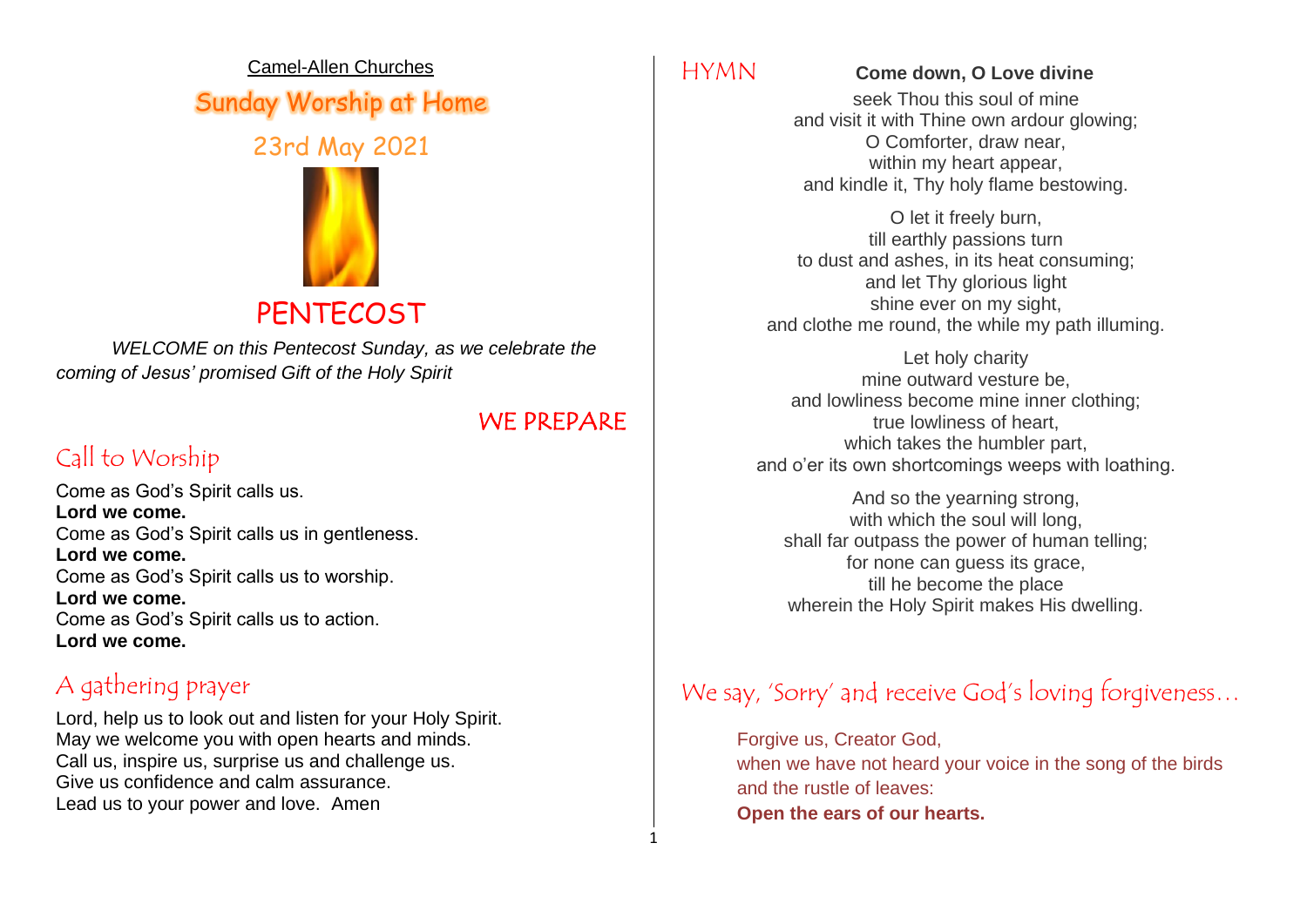When we have not seen you in the grandeur of the mountains and the rhythm of the waves: **Open the eyes of our hearts.**

When we have not rejoiced at the vibrance of spring or the colours of autumn:

**Unlock the joy in our hearts.**

When we have stifled your Spirit and confined your love: **Deepen the love in our hearts.** Forgive us, and release in us the true Spirit of Pentecost,

**Today and always. Amen**

May the Father forgive us by the death of his Son and strengthen us to live in the power of the Spirit all our days. Amen

#### HYMN *Spirit of God, unseen as the wind,*

*gentle as is the dove; teach us the truth and help us believe, show us the Saviour's love.*

You spoke to men long, long ago, gave us the written Word; we read it still, needing its truth, through it, God's voice is heard. *Spirit of God …*

Without Your help we fail our Lord, we cannot live His way; we need Your power, we need Your strength, following Christ each day. *Spirit of God …*



## GOD'S WORD

# Readings: Acts 2: 1-21

**2** When the day of Pentecost arrived, they were all together in one place. **<sup>2</sup>** And suddenly there came from heaven a sound like a mighty rushing wind, and it filled the entire house where they were



sitting. **<sup>3</sup>** And divided tongues as of fire appeared to them and rested[\[a\]](https://www.biblegateway.com/passage/?search=Acts+2&version=ESV#fen-ESV-26941a) on each one of them. **<sup>4</sup>** And they were all filled with the Holy Spirit and began to speak in other tongues as the Spirit gave them utterance.

**<sup>5</sup>** Now there were dwelling in Jerusalem Jews, devout men from every nation under heaven. **<sup>6</sup>** And at this sound the multitude came together, and they were bewildered, because each one was hearing them speak in his own language. **<sup>7</sup>** And they were amazed and astonished, saying, "Are not all these who are speaking Galileans? **<sup>8</sup>** And how is it that we hear, each of us in his own native language? **<sup>9</sup>** Parthians and Medes and Elamites and residents of Mesopotamia, Judea and Cappadocia, Pontus and Asia, **<sup>10</sup>** Phrygia and Pamphylia, Egypt and the parts of Libya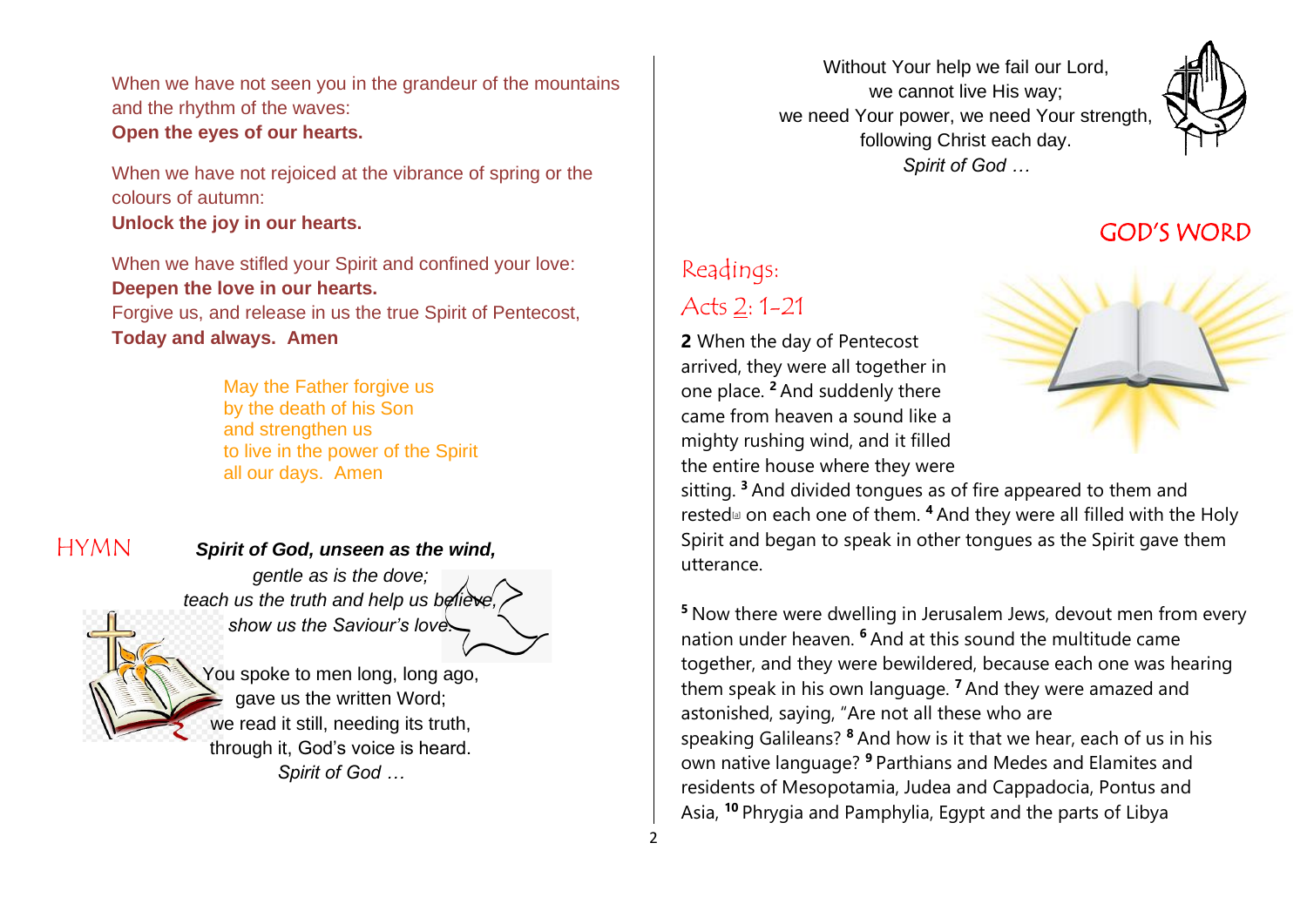belonging to Cyrene, and visitors from Rome, **<sup>11</sup>** both Jews and proselytes, Cretans and Arabians—we hear them telling in our own tongues the mighty works of God." **<sup>12</sup>** And all were amazed and perplexed, saying to one another, "What does this mean?" **<sup>13</sup>** But others mocking said, "They are filled with new wine."

**<sup>14</sup>** But Peter, standing with the eleven, lifted up his voice and addressed them: "Men of Judea and all who dwell in Jerusalem, let this be known to you, and give ear to my words. **<sup>15</sup>** For these people are not drunk, as you suppose, since it is only the third hour of the day.[\[b\]](https://www.biblegateway.com/passage/?search=Acts+2&version=ESV#fen-ESV-26953b) **<sup>16</sup>** But this is what was uttered through the prophet Joel: **<sup>17</sup>** "'And in the last days it shall be, God declares, that I will pour out my Spirit on all flesh, and your sons and your daughters shall prophesy, and your young men shall see visions, and your old men shall dream dreams;

- **<sup>18</sup>** even on my male servants and female servants in those days I will pour out my Spirit, and they shall prophesy.
- **<sup>19</sup>** And I will show wonders in the heavens above and signs on the earth below, blood, and fire, and vapor of smoke;
- **<sup>20</sup>** the sun shall be turned to darkness and the moon to blood,
	- before the day of the Lord comes, the great and magnificent day.
- **<sup>21</sup>** And it shall come to pass that everyone who calls upon the name of the Lord shall be saved.'

# Romans 8: 22-27

**<sup>22</sup>** For we know that the whole creation has been groaning together in the pains of childbirth until now. **<sup>23</sup>** And not only the creation, but we ourselves, who have the first fruits of the Spirit, groan inwardly as we wait eagerly for adoption as sons, the redemption of our bodies. **<sup>24</sup>** For in this hope we were saved. Now hope that is seen is not hope. For who hopes for what he sees? **<sup>25</sup>** But if we hope for what we do not see, we wait for it with patience.

**<sup>26</sup>** Likewise the Spirit helps us in our weakness. For we do not know what to pray for as we ought, but the Spirit himself intercedes for us with groanings too deep for words. **<sup>27</sup>** And he who searches hearts knows what is the mind of the Spirit, because the Spirit intercedes for the saints according to the will of God.

# Gospel John 15:26-27; 16:4b-15

### [Jesus continued…]

**<sup>26</sup>** "But when the Helper comes, whom I will send to you from the Father, the Spirit of truth, who proceeds from the Father, he will bear witness about me. **<sup>27</sup>** And you also will bear witness, because you have been with me from the beginning."

"I did not say these things to you from the beginning, because I was with you. **<sup>5</sup>** But now I am going to him who sent me, and none of you asks me, 'Where are you going?' **<sup>6</sup>** But because I have said these things to you, sorrow has filled your heart. **<sup>7</sup>** Nevertheless, I tell you the truth: it is to your advantage that I go away, for if I do not go away, the Helper will not come to you. But if I go, I will send him to you. **<sup>8</sup>** And when he comes, he will convict the world concerning sin and righteousness and judgment: **<sup>9</sup>** concerning sin, because they do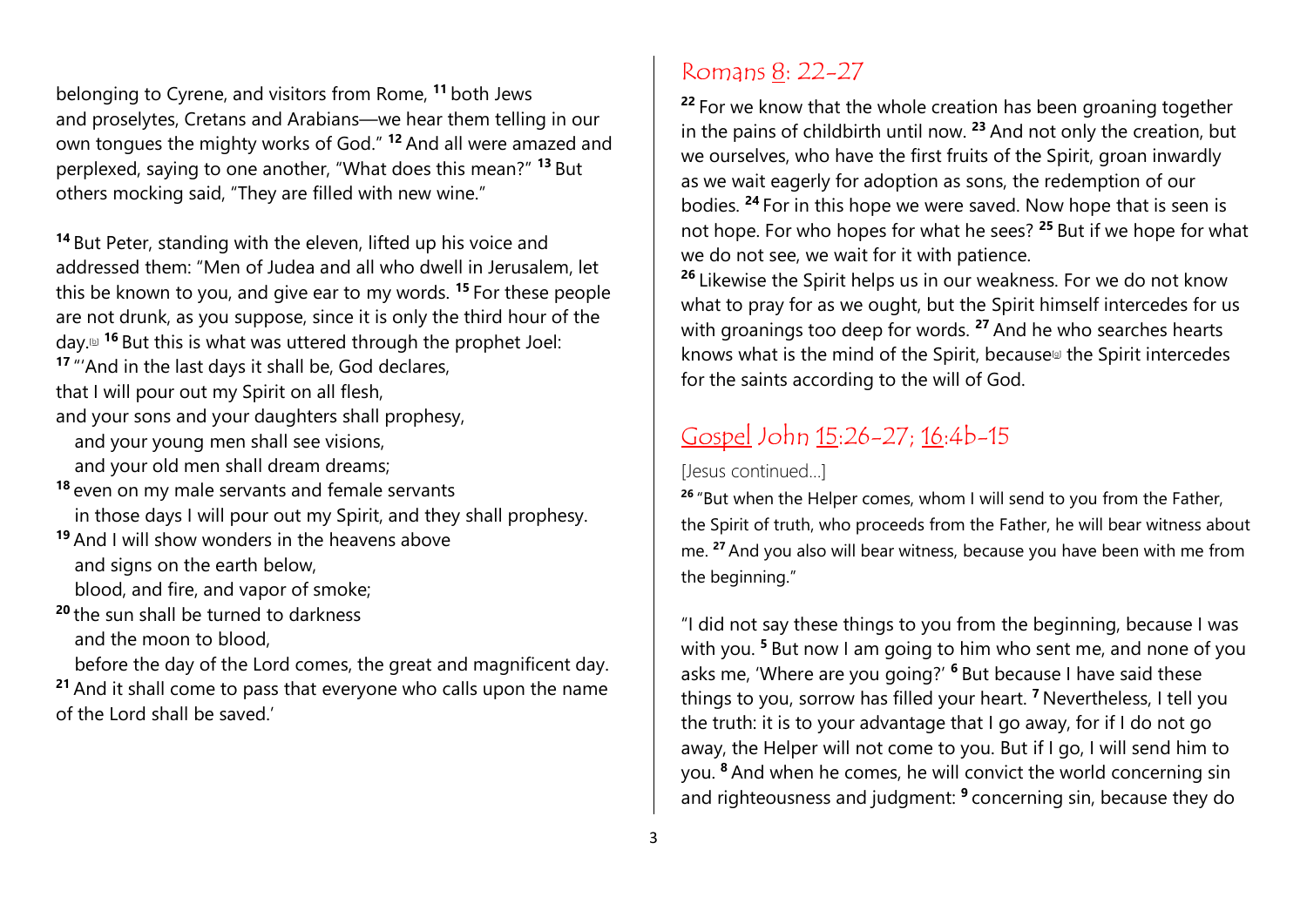not believe in me; **<sup>10</sup>** concerning righteousness, because I go to the Father, and you will see me no longer; **<sup>11</sup>** concerning judgment, because the ruler of this world is judged.

**<sup>12</sup>** "I still have many things to say to you, but you cannot bear them now. **<sup>13</sup>** When the Spirit of truth comes, he will guide you into all the truth, for he will not speak on his own authority, but whatever he hears he will speak, and he will declare to you the things that are to come. **<sup>14</sup>** He will glorify me, for he will take what is mine and declare it to you. **<sup>15</sup>** All that the Father has is mine; therefore, I said that he will take what is mine and declare it to you."

## Reflection

Today we celebrate Pentecost and, fittingly, today's Gospel reading is an extract from the long farewell discourse of Jesus to his disciples on Maundy Thursday in which Jesus reassures the disciples that, although he is now to return to the Father, he will send the Holy Spirit who will guide them into all the truth. That promise was fulfilled at Pentecost when, as we were told in the reading from Acts, the Spirit descended upon the apostles with a sound like the rush of a violent wind, and tongues of fire rested on each of them as they were filled with the Holy Spirit. Whether we are to understand that description literally or not, the Spirit undoubtedly turned what had been a frightened, fearful and dispirited group of leaderless men, hiding away in locked rooms in the wake of the crucifixion, into outspoken and courageous missionaries proclaiming the Gospel message for all to hear, regardless of any personal risk to themselves.

This was the work of the Holy Spirit: but the job of the Holy Spirit was not completed at Pentecost.

In his letter to the Romans, Paul explains the role which the Holy Spirit fulfils in our lives now. Chapter 8 of the letter needs to be read as a whole. Paul tells us that those who live according to the flesh set their minds on things of the flesh which leads only to death, but those who live according to the Spirit set their minds on the things of the Spirit, which brings both life and peace.

Christians, Paul says, live in the Spirit because the Spirit of God dwells in us. All who are led by the Spirit are children of God and, if children, then heirs, joint heirs with Christ.

What does it mean to be joint heirs with Christ as the children of God? In addressing this question Paul grapples with the problem which troubles so many as to why there is suffering in the world. We suffer with Christ, Paul says, so that we may also be glorified with him. The sufferings of the present time are not worth comparing with the glory that will be revealed to us.

Paul urges upon us the long view of God's plan for the universe. He deploys the powerful image of the whole of creation groaning in labour pains until now. The pains of labour are, no doubt, excruciating: but I have not met a mother yet who did not think that the suffering was worth enduring for the prize of the final result.

Paul's vision, then, is that the whole of creation is suffering the equivalent of labour pains as it struggles to give birth to the new creation of God where decay and death will be no more when, as we pray each week, the Kingdom comes on earth as it is in heaven.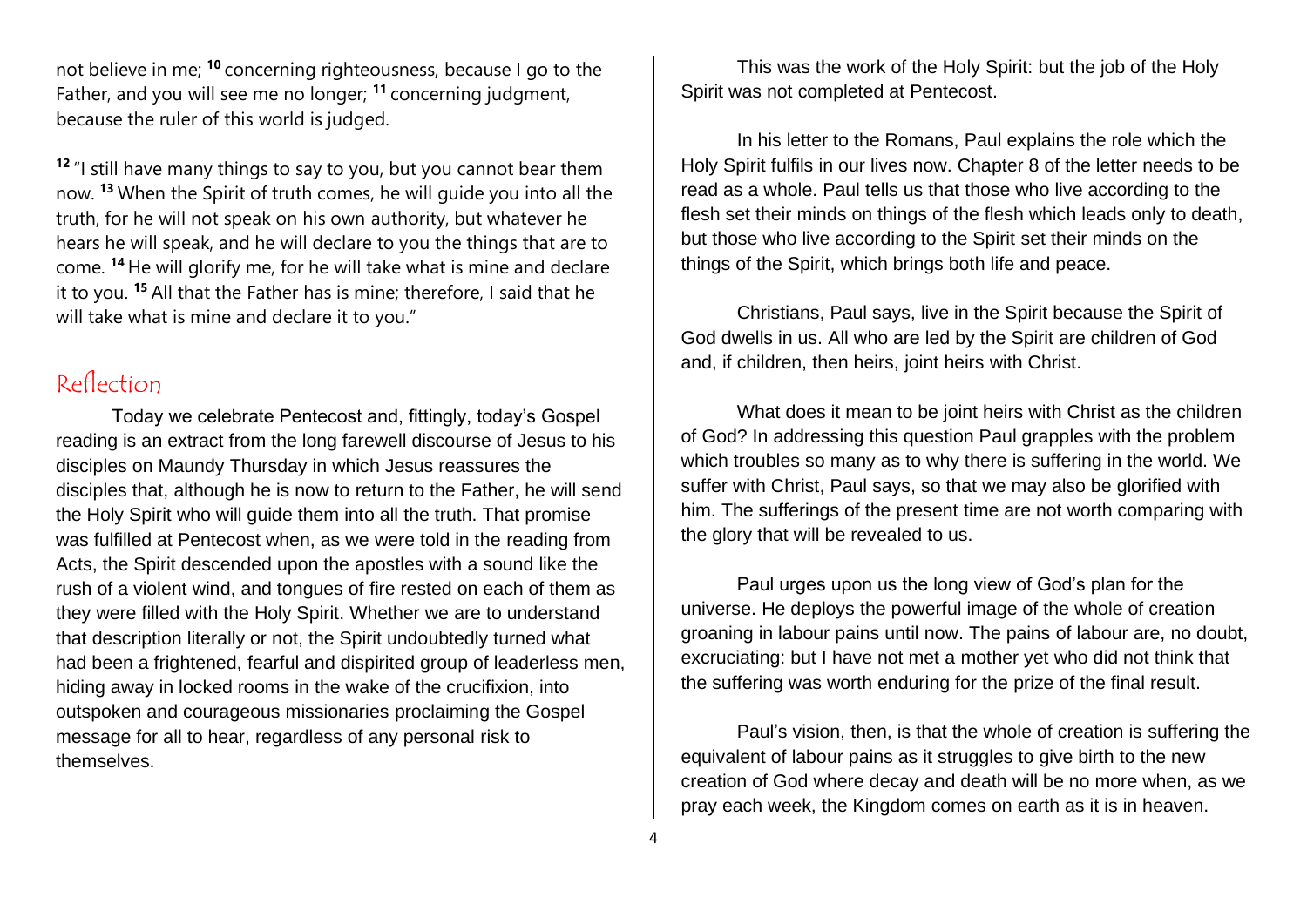For Paul, then, we are in a kind of in between times. The creation is still struggling in its labour pains to bring forth the new creation but, despite the suffering, we Christians already have the first fruits of the Spirit. We need to look to another of Paul's letters, to the Galatians, for what the fruits of the Spirit are: love, joy, peace, patience, kindness, generosity, faithfulness, gentleness and selfcontrol.

We are on the way; the whole of creation is on the way: but we are not there yet; and the Spirit helps us in our present "between times" predicament. The Spirit helps us to pray and intercedes for us with the Father 'with sighs too deep for words'. What Paul means here is that we do not have the language to address God in prayer as we really ought to do, but it does not matter because the Spirit, which dwells in us, speaks directly to the Father for us, in ways that are beyond any language. There is an important lesson to take away here about prayer: it doesn't always have to be filled with words. Sometimes we can, and should, just sit quietly and let the Spirit within talk to the Father for us.

#### HYMN **Be still, for the presence of the Lord,**

the Holy One, is here; come bow before Him now with reverence and fear: in Him no sin is found – we stand on holy ground. Be still, for the presence of the Lord, the Holy One, is here.

Be still, for the glory of the Lord is shining all around; He burns with holy fire, with splendour He is crowned:

how awesome is the sight – our radiant King of light! Be still, for the glory of the Lord is shining all around.

Be still, for the power of the Lord is moving in this place: He comes to cleanse and heal, to minister His grace – no work too hard for Him. In faith receive from Him. Be still, for the power of the Lord is moving in this place.

## We say together, in faith…

 We believe in God the Father from whom every family in heaven and on earth is named.

We believe in God the Son. who lives in our hearts through faith, and fills us with his love.

We believe in God the Holy Spirit, who strengthens us with power on high.

We believe in one god; Father, Son and Holy Spirit. Amen